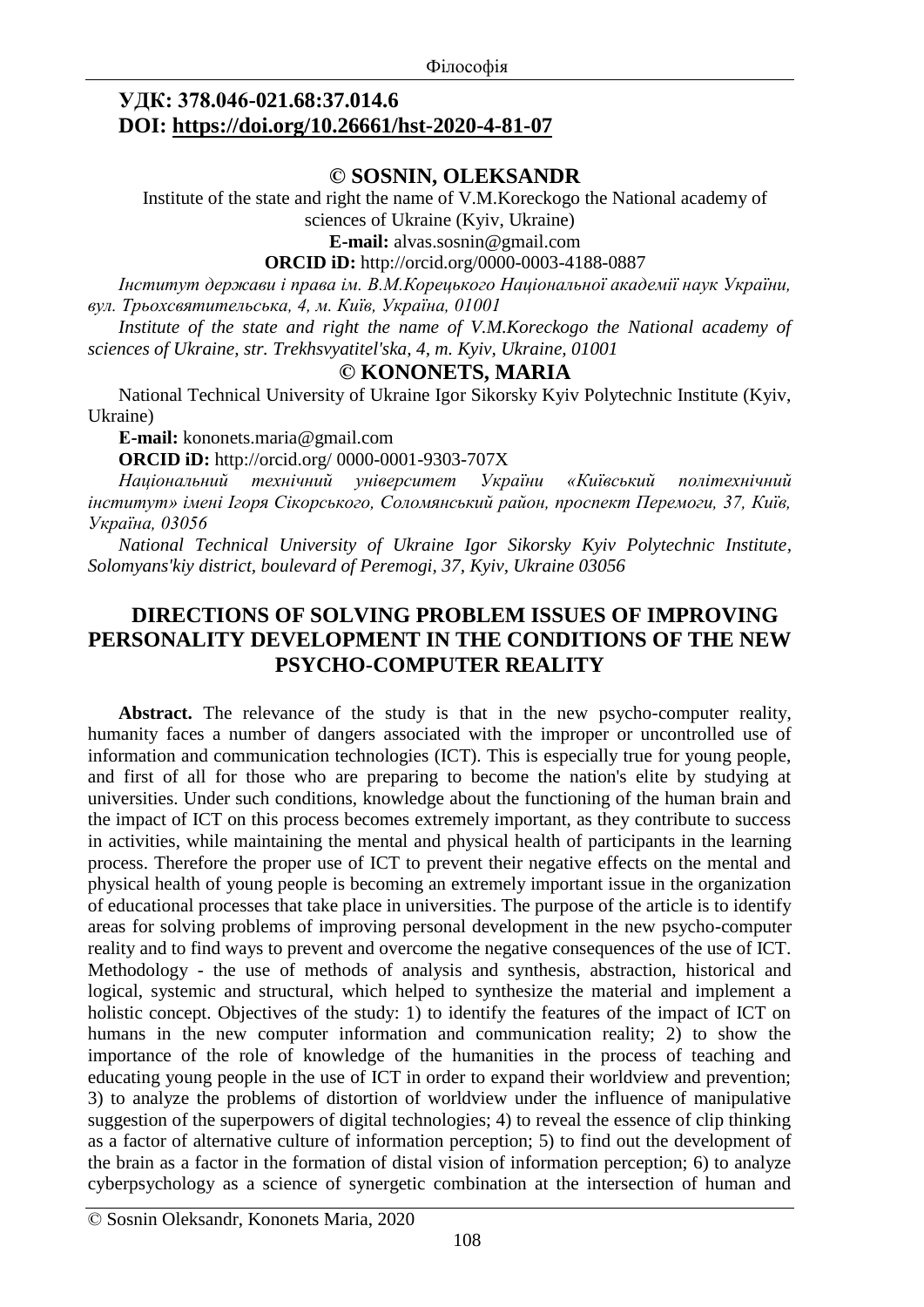computer activity; 7) to substantiate the directions of digital hygiene as a factor of mental and physical health of the individual. The result of the study. problematic issues of improving the development of personality in the new psycho-computer reality are identified, distortion of worldview under the influence of manipulative suggestion of the potential of digital technologies, clip thinking as a factor of alternative culture of information perception; the analysis of cyberpsychology as a science of synergetic combination at the intersection of human and computer activity and directions of observance of digital hygiene as a factor of mental and physical health of the person is presented. The correct use of ICT with the prevention of its negative effects on the mental and physical health of young people is an important problem in the organization of educational processes, the solution of which will contribute to the formation of the integrity of the individual.

**Key words:** computer addiction, digital autism, clip thinking, prevention of negative consequences of ICT use.

# **Problem statement in general and its connection with important scientific or practical tasks**

# **Relevance of the research topic**

There is now a lot of research on the problem of computer addiction, digital autism, depression, suicidal ideation, eating disorders, and, in general, the transformation of identity in ICT users. A person who excessively and unsystematically consumes the Internet is dominated by stereotypical thinking, and analytical and systemic thinking is not formed, and generally loses the ability to think critically, which, of course, hinders the development of personality. Scientists are concerned about this state of affairs and are actively looking for ways to prevent and overcome the negative consequences of the use of ICT.

Today's young people, and especially students, need to be aware of certain rules of work with ICT, compliance with which will contribute to success in business, mental and physical health and the ability to think analytically and critically.

**The purpose of the study:** to identify problematic issues of improving personal development in the new psycho-computer reality and to find ways to prevent and overcome the negative consequences of ICT.

**Objectives of the study:** 1) to identify the features of the impact of ICT on humans in the new computer information and communication reality; 2) to show the importance of the role of knowledge of the humanities in the process of teaching and educating young people in the use of ICT in order to expand their worldview and prevention; 3) to analyze the problems of distortion of worldview under the influence of manipulative suggestion of the superpowers of digital technologies; 4) to reveal the essence of clip thinking as a factor of alternative culture of information perception; 5) to find out the development of the brain as a factor in the formation of distal vision of information perception; 6) to analyze cyberpsychology as a science of synergetic combination at the intersection of human and computer activity; 7) to substantiate the directions of digital hygiene as a

Directions of solving problem issues of improving personality development in the conditions of the new psycho-computer reality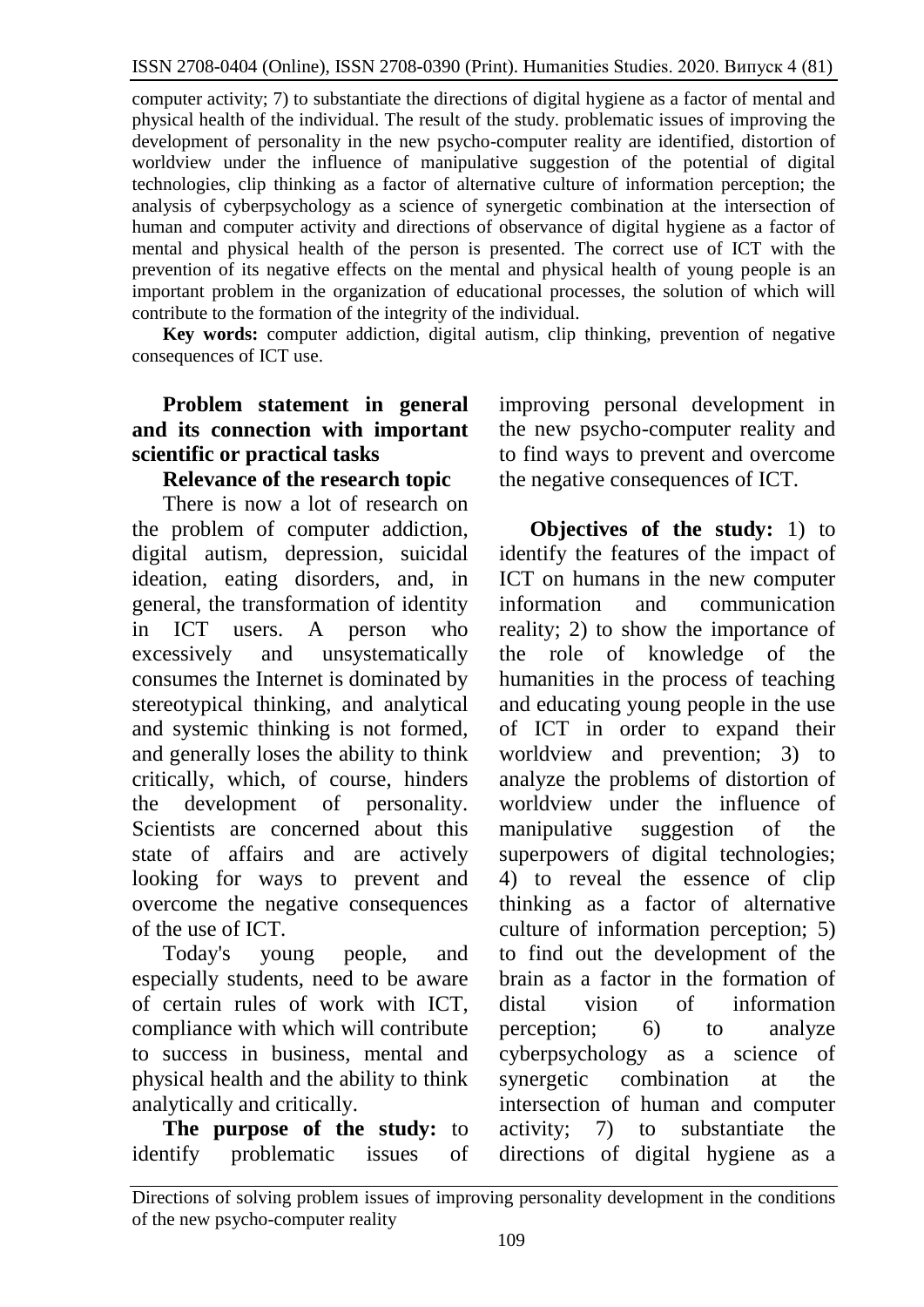factor of mental and physical health of the individual.

# **An analysis of recent research and publications that have led to the solution of this problem and on which the author relies.**

Today's young people are actively looking for ways to succeed in business and in life in general, in particular through high quality education. Currently, there is a lot of work that aims to identify factors that contribute to human success or, conversely, hinder its achievement. In particular, this issue is covered by the works of E. Fromm [18] on the integrity of the individual, which contribute to its formation; B. Tracy on the factors of personal success, in particular on how the law of probability allows you to build the future with a high degree of accuracy and predictability [15]; K,G. Frumkin on clip thinking [19]; A.V. Kurpatov on the formation of analytical centers of thought in the structure of the brain [9]; M.O. Kononets on the importance of psychological factors in the formation of leadership qualities and culture of the leader in the context of a reflective model of management [7], as well as patterns of human interaction in the system "leadersubordinate" and "leader-follower", the mechanism of leadership, the relationship of leadership and management , personality traits that need to be developed in order to become a leader and form the features of leadership at the present stage of development of society [8].

**Presentation of the main material of the research with substantiation of the obtained scientific results**

## **1. Features of the impact of ICT on humans in the new computer information and communication reality**

The analysis of global trends of the XXI century allows us to state that the further development of states, societies, their politics, economy, military affairs and, of course, science and education will be associated with huge engineering and technological risks. On this basis, the formation of a fundamentally new economy ( knowledge-based economy) is already taking place, and the basis of countries' competitiveness is the ability to accumulate and rationally use fundamental knowledge information on which new breakthrough technologies are created. Under such conditions, the requirements for education and professionalism of students of technical universities, which need to be actively involved in the management of tangible and intangible resources of society, including information [13].

In the architecture of problems in the formation of innovative thinking in young people in a market economy, when each member of society must "be in demand", the individual must be able to represent themselves in a special way to succeed [18].

American researcher B. Tracy formulated seven main components of success: 1. Peace of mind. Only if a person lives in harmony with his own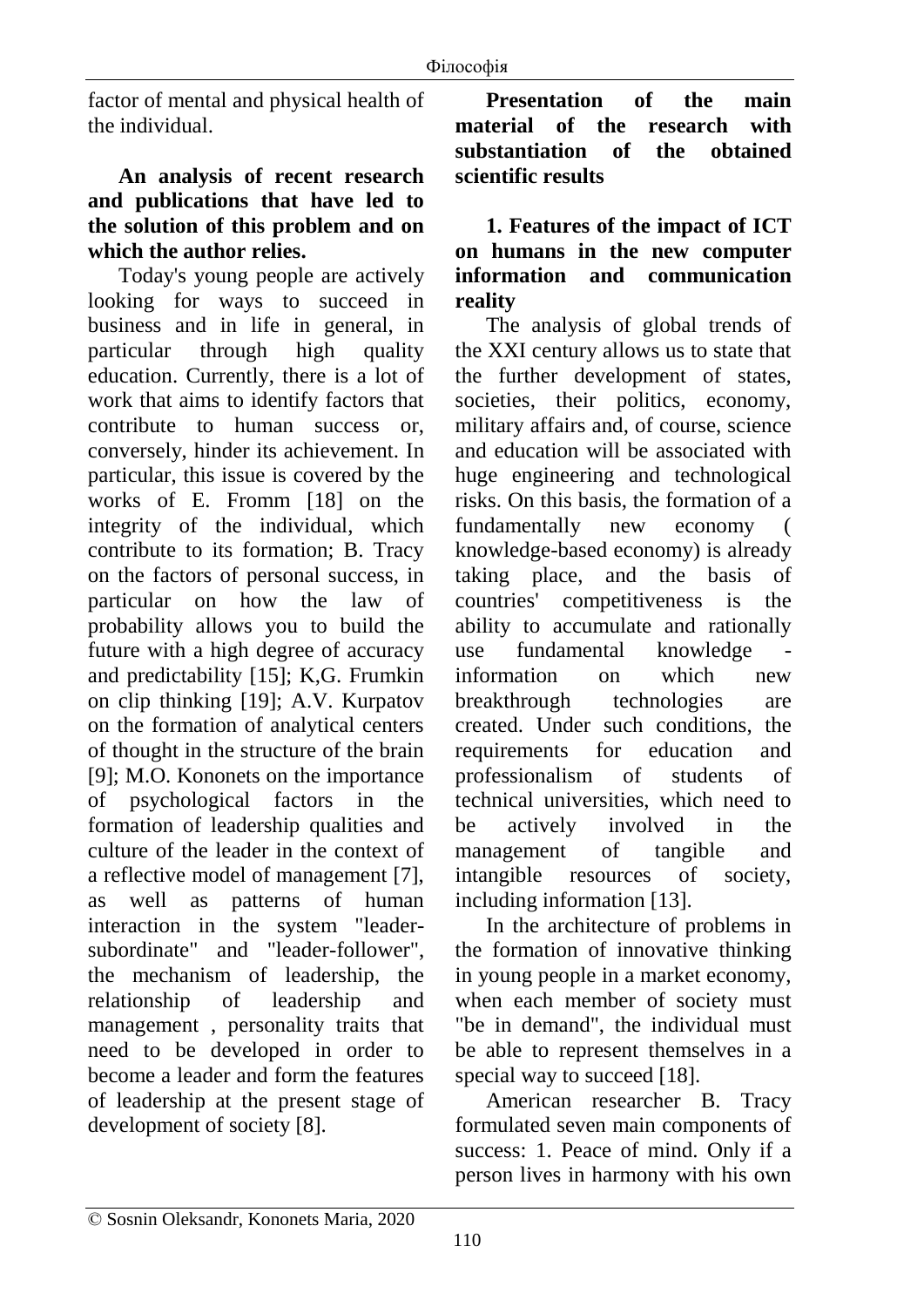higher values and inner convictions, he is able to achieve peace of mind. 2. Health and energy - a normal physical condition. The body has a natural predisposition to health. If something hurts, it is difficult for us to focus on achievements or victories at that moment. That is, what a success it is when a person suffers from problems related to health and lack of energy. 3. Love with those around you, with people who love and care for you. 4. Financial freedom. Most of the trouble is related to worrying about money. 5. High goals and ideals that make up the meaning of your life. 6. Self-knowledge and self-awareness, which go hand in hand with inner happiness and external achievements. 7. The feeling of self-realization or that you become who you want to be [15].

Studying at the university significantly affects the successful implementation of the professional activities of their students. Thanks to the established system of education and the authority of their scientific schools, students gain knowledge, skills and abilities that help them become competitive professionals in the labor market. Of course, there is a better chance of success in a person who is talented, gifted and in the process of learning develops his potential, works on himself and applies his skills in practice. It is extremely important that in the process of learning human activity is high quality, focused on practical work, which is in demand in society and receives social approval. Under such conditions, abilities, habits,

values, beliefs become the basis and at the same time the driving force on the way to achieving the goal - to success. For the above, teachers need to improve and develop in university students self-control, responsibility, self-awareness. A person who understands the fact that success in his life depends on himself, usually inherent in self-realization, selfaffirmation and self-improvement of the individual. Personality development is possible only if there is progress in understanding the meaning of the changes that are taking place [13].

Scientists from leading countries around the world demonstrate scientific and practical achievements in mastering neurotechnology and are actively looking for ways to adapt people to work with artificial intelligence systems, in particular through their education systems. At the same time, the uncontrolled digitalization of socio-political and economic life becomes a cognitive weapon that requires adherence to the rules of digital hygiene to preserve the ability to think. Under such conditions, teachers who are directly involved in the education of creative young people need to be well aware, in particular, of the psychological characteristics of adolescent behavior and the impact of ICT on the human brain. Analysis of the impact of ICT on humans in the new computer information and communication reality shows that scientists and educators must actively seek ways to adapt to the information society and focus on personal development in a

Directions of solving problem issues of improving personality development in the conditions of the new psycho-computer reality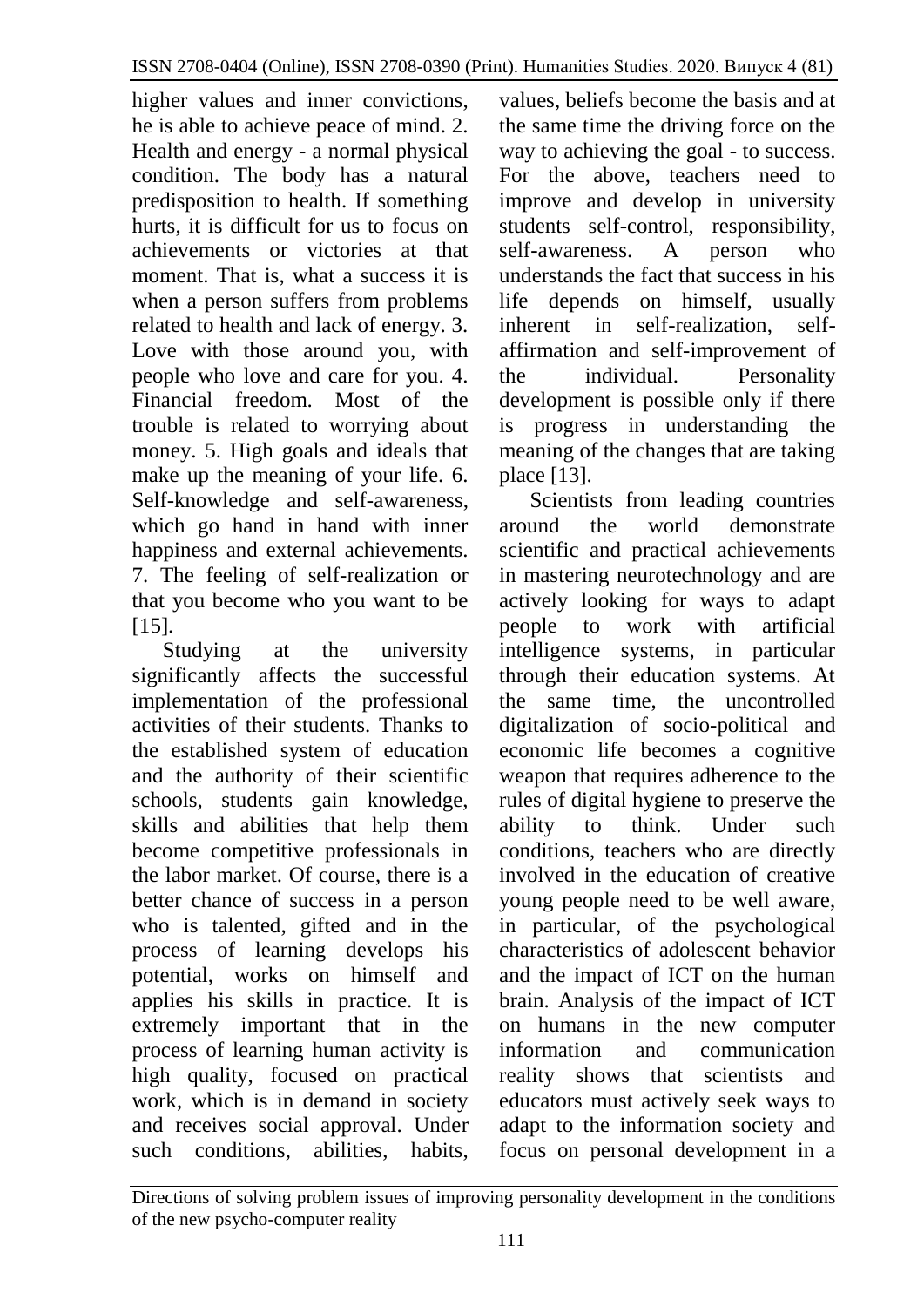changing environment. Therefore, it is necessary to study the features of the impact of ICT on humans in the new computer information and communication reality.

**2. The importance of the role of knowledge of the humanities in the process of teaching and educating young people in the use of ICT in order to expand its worldview and prevention**

The information revolution and digitalization of economic and sociopolitical spheres is rapidly changing the world and people's lives, providing fundamentally new solutions and opportunities in many areas and, consequently, provokes the danger of a fundamental shift in young people's perceptions of space, time and social order. . The transformational role of information flows in the formation of social reality is very accurately emphasized in the works of Beck [2] and Castells [5].

It should be noted that the lack of interdisciplinary work, which organically combines the achievements of different scientific fields and offers invariant to the type of human activity methodology of working with modern information flows, affects the effectiveness of intellectual activity of teachers, depriving them of adequate application of this tool. educational activities of universities. The basis of educational and information activities of the individual is cognitive activity associated with the search, collection and analysis of information and bringing it to the optimal form of presentation to students. The focus of the tasks of individual development

and learning is the level of mental activity, which researchers associate with informal logic and critical thinking [6].

In conditions when with the help of the latest ICT humanity is able to influence the dynamics of development of all institutions of the state, grows and becomes extremely important engineering and technical education, as it contributes to the formation of an appropriate level of personal awareness, which will contribute to its successful social adaptation and self .

In general, a high level of education and the ability to think becomes the intellectual capital of the individual is a manifestation of its ability to maintain their own social and professional competence at the appropriate level. Coordination of the dynamics of changes in the information environment and society and human mental activity is associated with the formation of intelligent filters, the function of which is to select, limit and structure information flows. As practice shows, people, unfortunately, lack knowledge and understanding of the meaning and peculiarities of the use of ICT.

Trends in modern education are dictated by the expansion of information technology environment, which contributes to the formation of a special mentality and significantly affects the development of personality. An interactive and hyperactive communicative environment that is able to transform the meaning of messages and creates a risk of destruction of the basic mental structures of understanding at the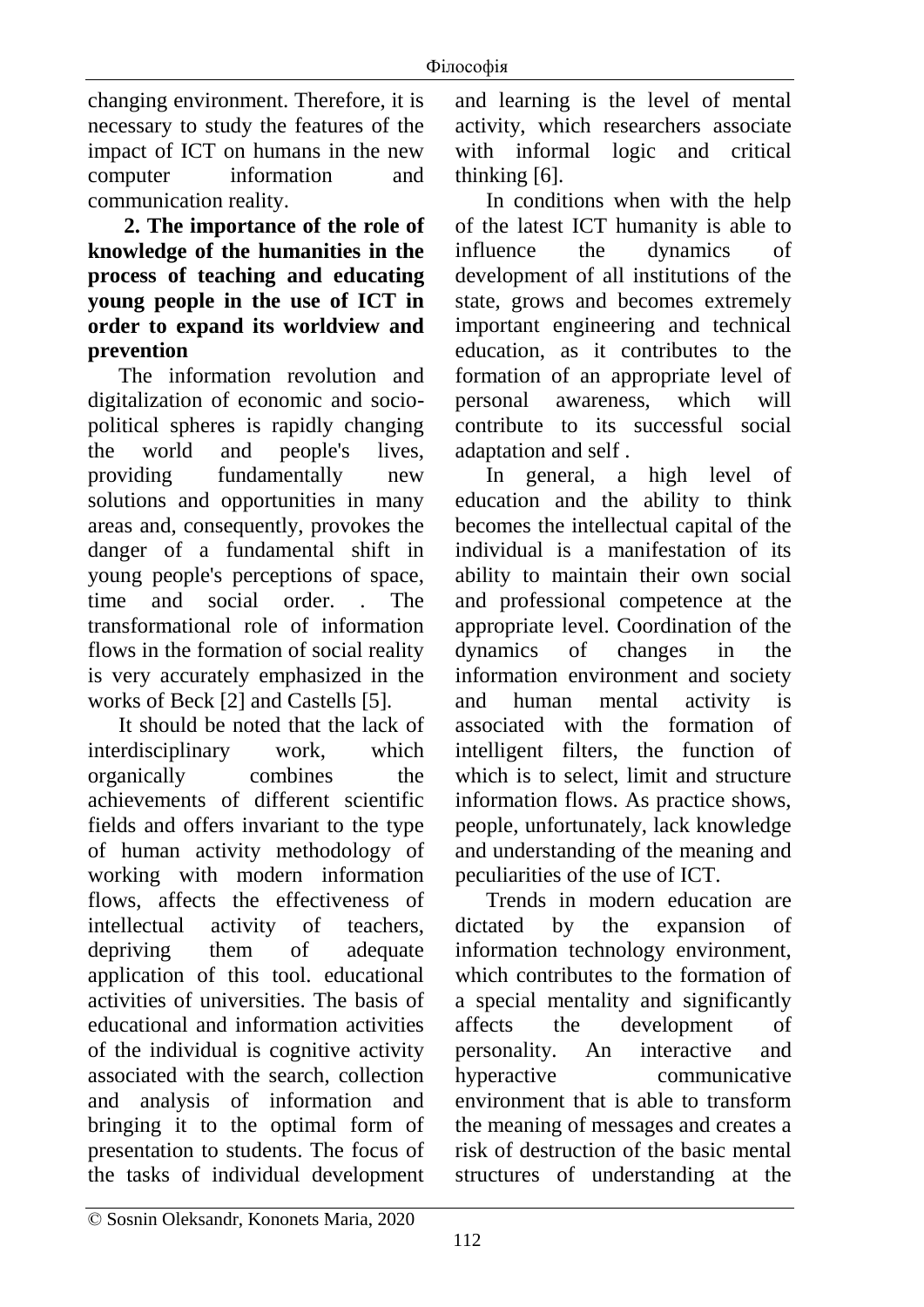level of the collective unconscious, practical and discursive consciousness. The severity of the problem of forming the intellectual potential of the individual in the dynamic growth of information environments and social networks is associated with new cognitive barriers in education, due to the modern type of clip thinking [3]. Note the great importance of the role of knowledge of the humanities in the process of teaching and educating young people in the use of ICT in order to expand their worldview and prevention.

## **3. Problems of distortion of worldview under the influence of manipulative suggestion of superpowers of digital technologies**

The distortion of the worldview under the influence of manipulative suggestion of the superpowers of digital technologies has become widespread. Because of this, working with information in the process of learning through ICT has become a huge problem, as it creates in nonprofessional users an illusory perception of the meaning of the information society, which is really only a sign of one of the technologies of virtualization of our lives [13].

The problem of changes in psychophysiological responses to the use of ICT is, of course, global and closely related, both to the problem of dependence on them and to the problem of identity transformation in general. In recent decades, a significant number of people at work have spent a lot of time using computers and information and communication tools, aimlessly

browsing content on the Internet, or constantly playing computer games, while neglecting the interests, affairs, responsibilities, and, most importantly, minimizing live communication with other people. Thus, according to various estimates, back in 1997, the amount of screen time was equal to the amount of time people spent on face-to-face communication. With the advent of the iPhone in 2007, a person's screen time was more than 8 hours, while face-to-face communication was less than 2 hours. As a result, humanity has faced an epidemic of digital autism - a condition in which young people cannot maintain long-term psychological contact with each other, they are not interested in the inner world of another person, other people have become easy to replace because the vision of value disappears. Even on dates, young people are more likely to watch content on a smartphone than to communicate with the person for whom they came on the date. However, studies show that if a person spends more than 2.5-3 hours in a smartphone he has a sharp increase in depressive thoughts and suicidal tendencies [4]. Thus, in late 2008, the American Medical Association proposed to consider the inclusion of Internet and game addiction in the official list of mental disorders [20]. In addition, excessive consumption of Internet content contributes to eating disorders. Thus, a study conducted in 2011 at the University of Haifa showed that the more time teenage girls spend on Facebook, the faster they develop

Directions of solving problem issues of improving personality development in the conditions of the new psycho-computer reality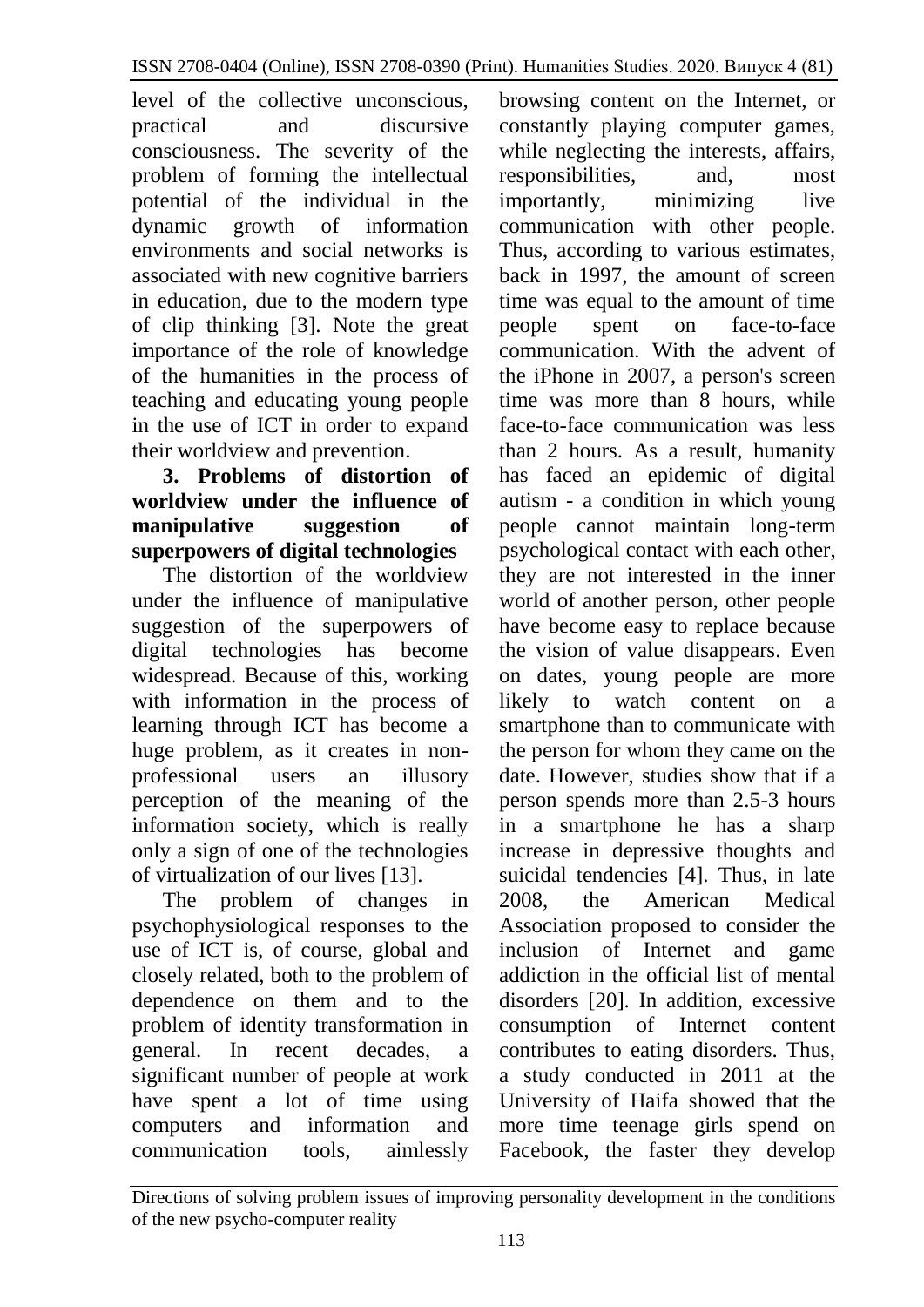eating disorders and rejection of their body image [25]. Similar results from studies conducted with adult respondents were obtained by researchers from the University of Florida. Even 20 minutes on the social network was enough for the subjects to start worrying about being overweight.

In a concerted statement by the American Philosophical Association and a group of experts, critical thinking is interpreted as a purposeful, self-regulating system of judgments used to interpret, analyze, evaluate, and formulate conclusions, and to explain evidence, conceptual, methodological, criterion, or contextual considerations [16; 17].

Therefore, professional knowledge and skills in the use of information and communication tools become a common value and are a requirement for the implementation of professional experience, which is formed by modern universities. It is necessary to find ways to solve the problems of distortion of worldview under the influence of manipulative suggestion of the superpowers of digital technologies.

## **4. The essence of clip thinking as a factor of alternative culture of information perception**

K.G. Frumkin identifies five key factors that contribute to the emergence of a new type of consciousness - carriers of "clip thinking" [19]:

- accelerating the pace of life and directly related to the growth of information flow;

- the need for greater relevance of information and speed of its search;

increasing the diversity of information;

- increasing the number of cases that one person is engaged in simultaneously;

- the growth of democracy and dialogue at various levels of the social system, the transition of rhetoric into dialectics and sermons into discussion.

In his opinion, the above factors contribute to the emergence of an alternative culture of information perception. Its main features are: high fragmentation of information flow, great diversity and complete diversity of incoming information, as well as the skills to quickly switch from one fragment to another [19].

At the same time, the development of clip thinking, especially in children and youth, is facilitated by the multifunctionality of technical devices. Thus, according to experts, the clip type of thinking is most characteristic of generation Y (born after 1981) and, even more so, generation Z (born after 1994), as these generations grew and formed under the influence of ICT [19]. A sign of the needs of the time can be considered the speech at the World Economic Forum in Davos in 2020 by Russian psychiatrist Andrei Kurpatov [4], who noted that everyone, if chosen, automatically chooses to solve a simple problem. This is due to the fact that our body tries to store the energy it needs for intensive work of the brain in solving complex problems. Accordingly, in today's world, media professionals are trying to create as simple content as possible for easy perception. Kurpatov called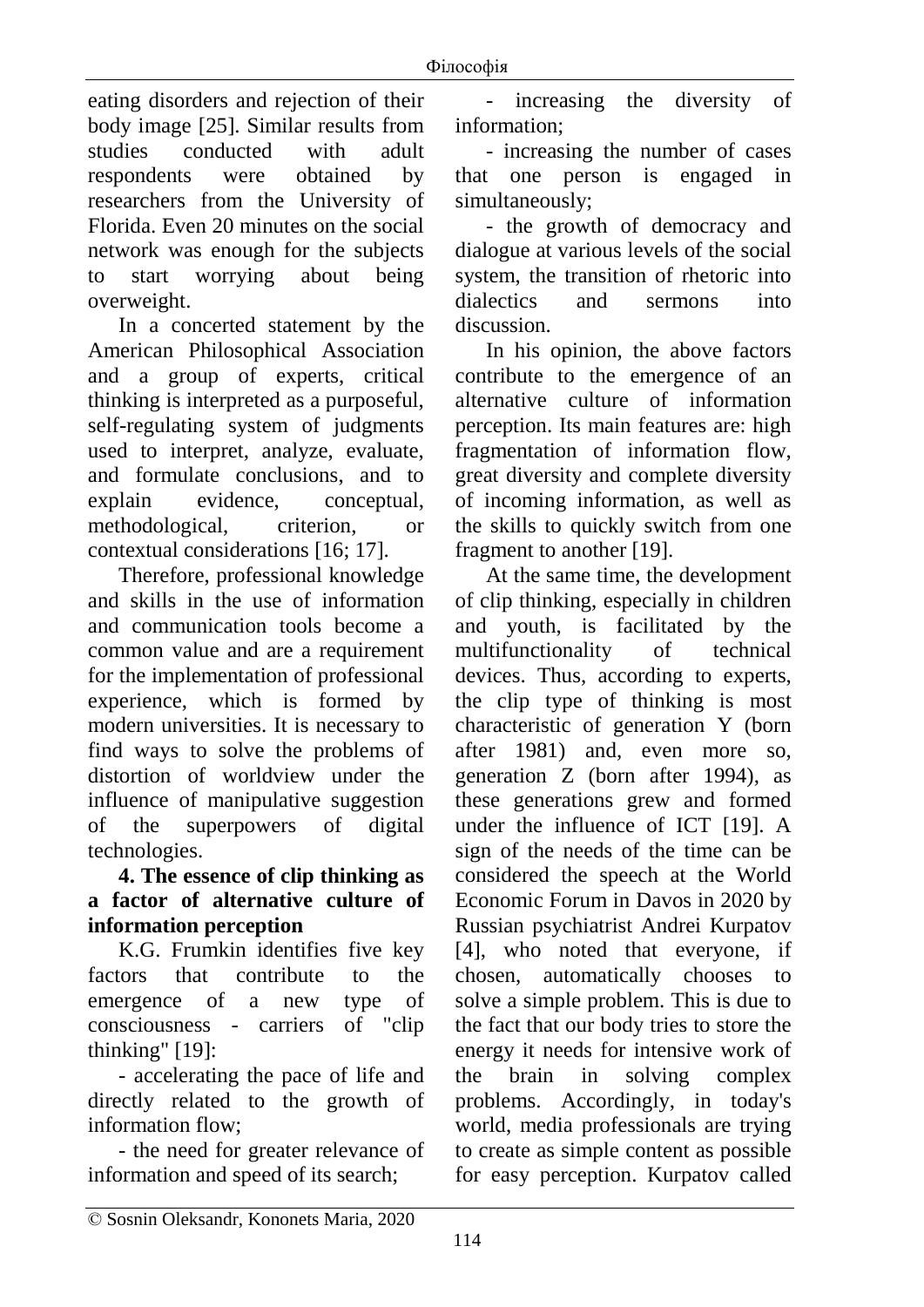such a fundamental transformation of the supply and perception of information - the transition from the Gutenberg galaxy to the Zuckerberg galaxy [13]. That is, in his opinion, from the civilization of texts and systemic thinking, humanity is moving to a civilization of visual images, where there is neither analytical thinking nor systemic. Under such conditions, even an adult who constantly consumes content does not receive energy in the area of the brain that is responsible for thinking. This, in turn, promotes stereotypical thinking and hinders personal development. As for children and young people, 40% of children in the United States and Russia under the age of 10 are almost always online, and therefore receive new information without stopping, and in general adolescents in the world spend 60- 70% of their time online, respectively - areas of the brain that responsible for analytical thinking they cannot be formed. This state of affairs is due to the fact that despite the fact that the human brain is able to build complex systems and relationships, it is more involved in the consumption of information, and to load an intellectual object into the brain takes at least 23 minutes. In this case, a necessary condition for the assimilation of information requires that it be the subject of further reflection and used for decisionmaking, otherwise the information will not be realized and will not bring any benefit, because it will not be assimilated [4]. The essence of clip

thinking acts as a factor of alternative culture of perception of information.

## **5. Brain development as a factor in the formation of distal vision of information perception**.

During the first 25 years of human life, even the most remote parts of the brain are intertwined with neural connections. During this period, in fact, a software server is created that will be responsible for thinking in adulthood. At this time, a young person is not just being formed. She programs her brain [1].

In 1997, Gordon Shulman, a professor of neurology at the Washington School of Medicine, found that our brains were much more active at rest than when we were solving conscious tasks. In 2001, the American neurologist Marcus Rachel published data on the effect of the default brain system, the essence of which is that a number of parts of the human brain actively works in the absence of external stimuli and shuts down when the brain solves another problem from the outside world. When the human brain does not need to solve any problems in the external world, it switches to the perception of something that can be called our "internal reality". In general, these memories are related to social relations and plans for the future [9]. In addition, he found that the brain works in three basic modes: mode of information consumption, mode of orientation in the situation (it is responsible for the network of detection of significance) and in "default mode", when a person does not think about anything. The latter is

Directions of solving problem issues of improving personality development in the conditions of the new psycho-computer reality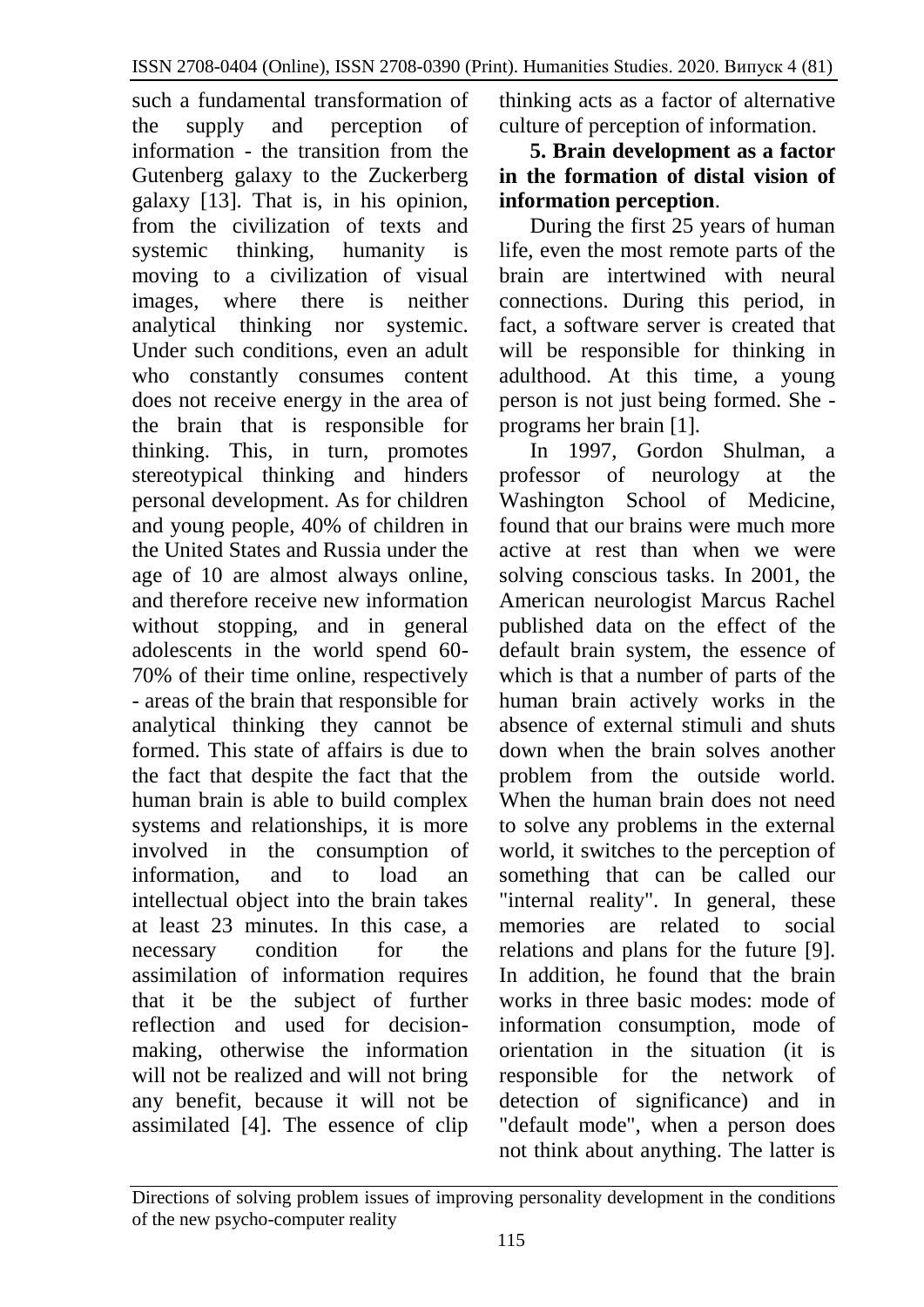the most important mode of the brain. At this point, the human brain analyzes various aspects and it is then that the most important decisions and insights come to a person [11].

Researcher Ashley Chen found that all three brain systems are antagonists. That is, at the moment when a person activates the first two systems, the third is suppressed. Accordingly, in a situation where a person constantly consumes content on the Internet, his brain goes into hibernation. Therefore, people who consume mostly "light content" in most cases think stereotypically and do not develop [31].

A person's motivation, goals, and vision depend on how well his or her brain is able to construct an image of the future. Accordingly, if a person does not work "default mode", he loses the ability to look into the future (distal vision). At the same time, the general attitude to hedonism, typical of modern youth, in the absence of distal vision leads to the fact that people become intolerant of their failures and expect easy success. All this will not work in the best way for the economy, civilization and society in general. Thus, A. Kurpatov notes that now humanity is experiencing not only the division of the world into rich and poor, but also the division into smart and stupid. Mankind is biologically losing learning skills, and a change in communication leads to digital autism, dull emotional intelligence and addiction to gadgets [11]. Brain development acts as a factor in the formation of distal vision of information perception.

**6. Cyberpsychology as a science of synergistic combination at the intersection of human and computer activity**

Recently, a new branch of psychology - cyberpsychology, which seeks to combine the methodology, theory and practice of studying the types, methods and principles of human social services Internet, where social services are understood not only as social networks but also any means communication on the Internet.

American cognitive psychologist and computer rage expert Kent L. Norman defines cyberpsychology as a unique synergistic combination "at the intersection of human and computer activity." He proposed a scheme, which is shown in Figure 1.



Fig. 1. Cyberpsychology as a science of synergistic combination at the intersection of human and computer activity (Kent L. Norman).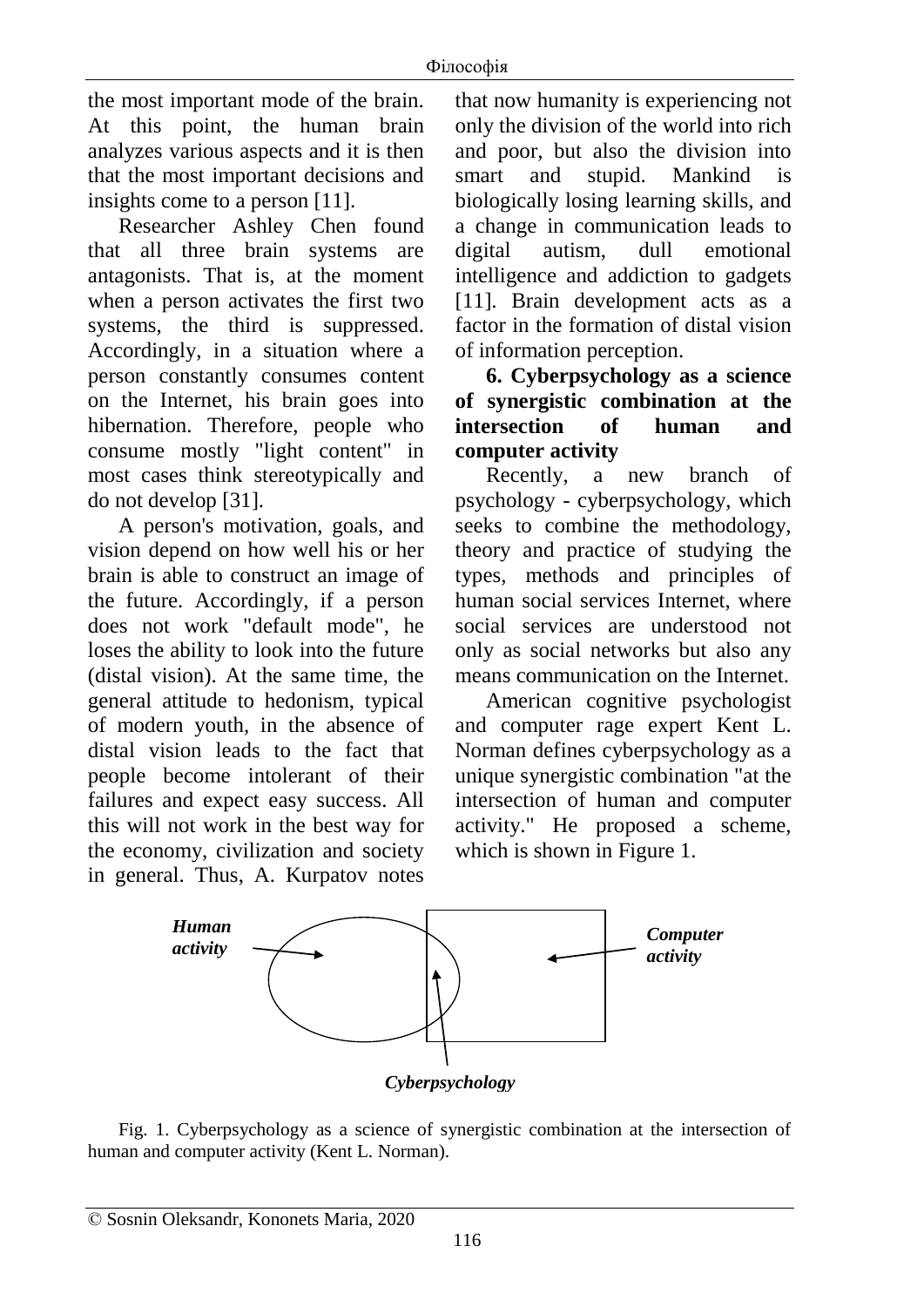Cyberpsychology as a science studies the features of Internet communication and network identity, psychological processes, motivation, intentions, behavioral outcomes and influence on our worldview and organization of practical activities associated with any form of human use of computerized information and communication systems. For the most part, it focuses on the problems associated with the negative impact of social networks on the human condition: Internet addiction, fear of disappearing, depression, eating disorders and more. At the same time, scientific research on cyberpsychology makes it possible to obtain information about how our behavior will depend on ICT, what technologies should be developed to best meet our needs and how our psychological state will depend on and be adversely affected by ICT [28].

According to research of cyberpsychologists, the use of the Internet, of course, has a positive effect on humans. Thus, the Australian researcher Rachel Grave and her colleagues found that the use of the social network Facebook can strengthen the sense of social connection and belonging to an online environment, which reduces the risk of depression and anxiety, allows you to enjoy life more, but social sense. The language that arises in relation to other Facebook users differs from the sense of social connection with the offline environment [24]. Also, differences in online and offline behavior were shown by the results of a study by Suni Kinnunen and her colleagues at the University of Helsinki, who studied the behavior of people who are prone to sadism. It was found that these individuals in online communication are ready to perform actions that are positively assessed in terms of morality [27].

Of course, the emergence of such studies is stimulated by the needs of the organization of human labor with ICT, as there is a need to prevent computer addiction, clip thinking, attention deficit hyperactivity disorder (ADHD), etc. and, most importantly, in people's awareness of brain function and impact on this process is ICT.

One of the most important principles of success in professional activities and in life in general is the ability of a person to concentrate. In 2007, Canadian researcher Norman Farb and colleagues conducted research at the University of Toronto, the results of which were a real breakthrough in modern ideas about the neurological aspects of the practice of educating attention in humans. Farb and his colleagues have developed a technique that allows you to explore how people experience their experiences from one moment to another. They found that humans have two different ways of interacting with the world, involving two different sets of neural networks. The first of them, responsible for how a person experiences their experiences - is the "default network". It is activated only when nothing special is happening around, and a person is planning something, thinking about himself or other people. It maintains the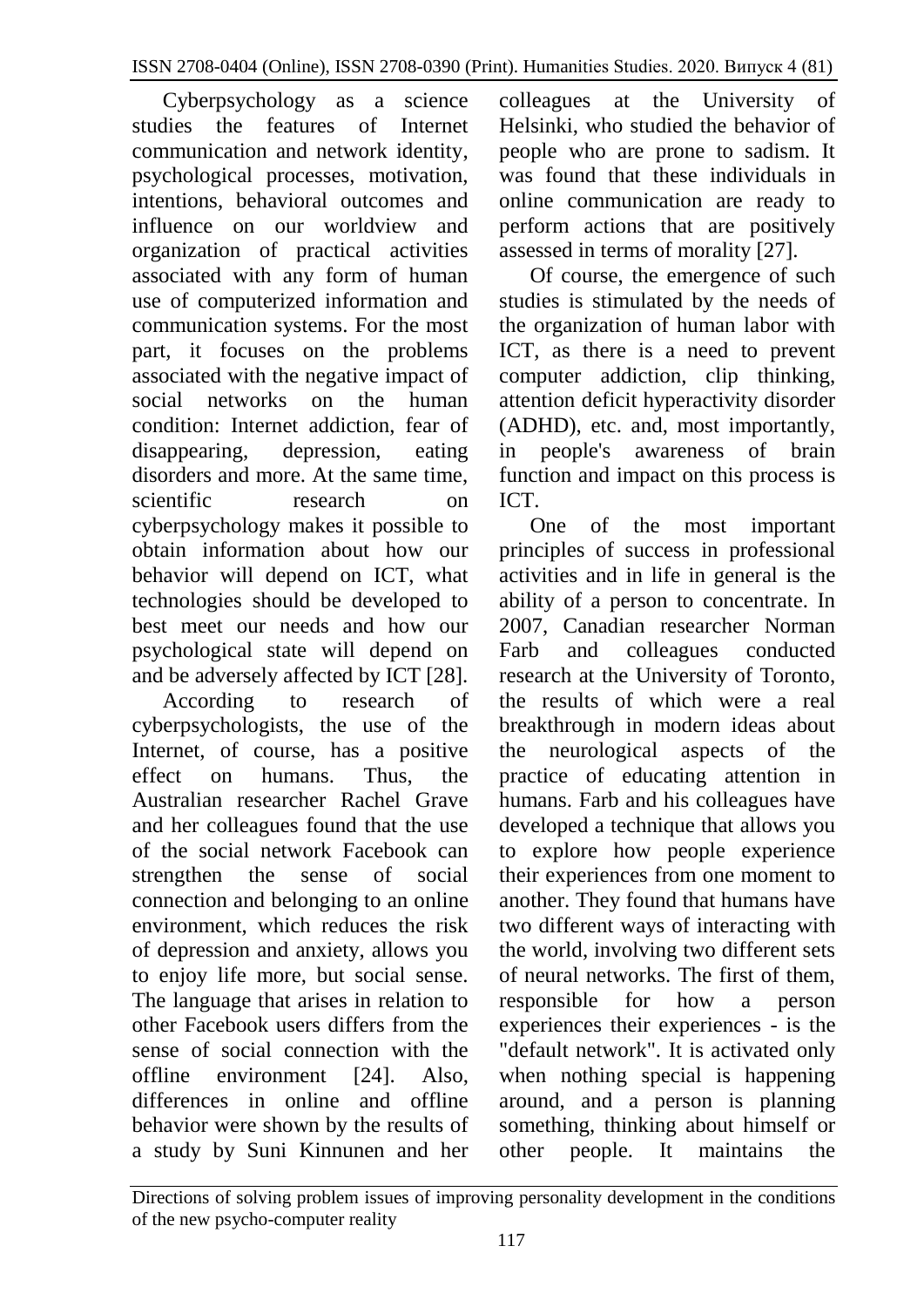coherence of "exposition" or "narrative". Narrative is a story whose characters interact with each other in time and can be called a "narrative contour". When a person interacts with the world through a narrative circuit, he takes information from the outside world, passes it through the filter of his knowledge, learns what it means and adds his own interpretations. Such a network is almost always active and a person does not need to make special efforts to make it work [30].

At the same time, Farb demonstrates that there is a completely different way of perceiving knowledge and experience, he called it "direct experience." When the direct access network is active, several parts of the brain, including the islet of Raila, become more active. The latter is responsible for the perception of bodily sensations and the anterior lumbar cortex, which is responsible for switching attention. When the network of direct experience is activated, a person does not think focused about the past or the future, about other people or about himself. Instead, a person "digests" the information that enters his senses in real time [21].

Thus, Farb found that the two contours of the brain - narrative and direct experience - are inversely related to each other, and a person can perceive the world through a narrative contour, which is useful in planning, goal setting, strategy development, perceiving the world directly, in turn, allows it to receive more sensory information. By perceiving the world directly, a person becomes able to

approach the reality of any event and react more flexibly to the world around him. It helps to get rid of bad habits, expectations and assumptions and forms the ability to respond adequately and in a timely manner to events. In the Farb experiment, people who regularly paid attention to which of the contours they were currently active in - for example, practiced meditation regularly - found stronger differences between these contours. Such people knew which of their networks was active at any given time, and could easily switch them. People who did not practice meditation tended to automatically choose a narrative outline, so Farb and colleagues found that meditation and awareness of their distraction actions improved the state of the significance discovery network responsible for switching between "default systems. »And the central executive network of the brain [21].

# **7. Digital hygiene as a factor in mental and physical health**

A study by American researcher Kirk Brown and his colleagues found that attentive people were better aware of their subconscious processes. In addition, these people had stronger cognitive control and a better ability to articulate what they do and say - in contrast to those who scored lower on the attention scale [22]. In general, if a person can arbitrarily change the direction of his attention, he changes the way his brain functions, and this, in turn, can have a long-term effect on his work. In turn, English researcher John Tisdale notes that mindfulness is a habit that can be learned and the more a person practices mindfulness,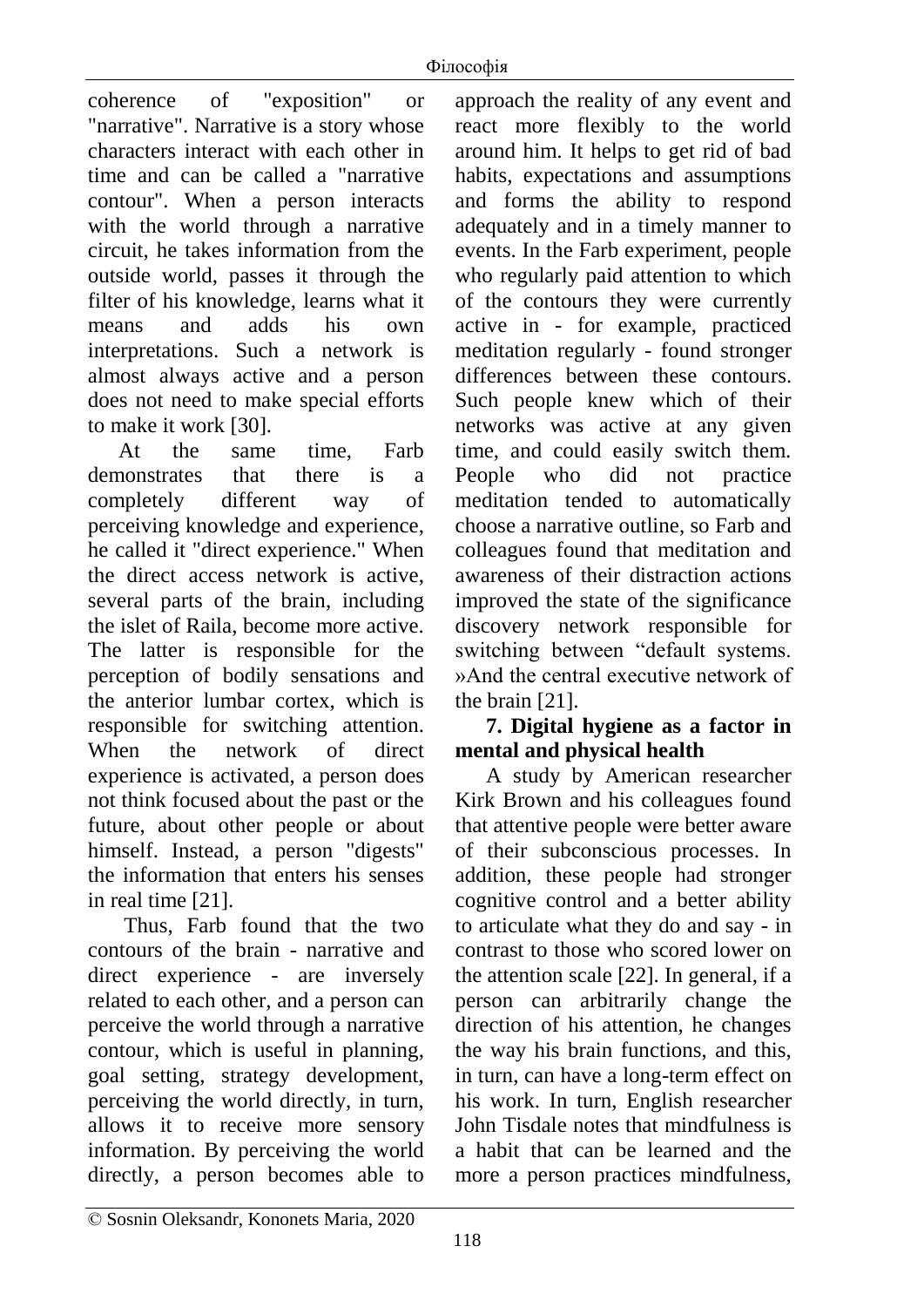the more likely it is that he will be more attentive without undue effort. American psychologist Daniel Goleman generally compares attention to muscle, which can be pumped, starting with feasible exercises and gradually increasing the load [26].

When working intellectually, you should learn not to switch your attention to extraneous things different content and messages, and to follow the content of information that needs to be assimilated and analyzed. In general, digital hygiene will allow you to develop the ability to focus on one object for a long time, which will eventually lead to the success of the individual. In addition, it is important to remember that a person's "default system" was originally created for social interactions, so it is very

important to maintain optimal social connections offline. This will help improve the ability to think and see the future.

## **Conclusions**

It is necessary to review the architecture of the university education system, and implement knowledge on compliance with certain rules that do not harm the health of young people when working with ICT, monitor the time spent on the Internet, and generally try to minimize it, especially on the consumption of primitive content that not only does not contribute to success in professional activities, but, on the contrary, hinders the individual in achieving its goals and harms both his mental and physical health.

## **СПИСОК ВИКОРИСТАНИХ ДЖЕРЕЛ**

1. Аллахвердян, А. Г., Мошкова, Г. Ю., Юревич, А. В., Ярошевский, М. Г., 1998. Психология науки. Учебное пособие. М.: *Московский психолого-социальный институт: Флинта.* 312.

2. Бек, У., 2001. Что такое глобализация? М.: *Прогресс-Традиция.* 304.

3. Березовская, И., Шипунова, О., 2015. Обратная сторона мультимедиа педагогики: клиповое мышление. *Mediterranean Journal of Social Sciences MCSER Publishing, Rome-Italy.* 6. 277-280.

4. Газзаева, Л. «Это эпидемия цифрового аутизма»: о чем доктор Курпатов и йог Садхгуру рассказали на завтраке Сбербанка в Давосе / [Электронный ресурс]. URL[:https://www.forbes.ru/finansy-i-investicii/391757](https://www.forbes.ru/finansy-i-investicii/391757)

5. Кастельс, М., 2000. Информационная эпоха: экономика, общество и культура / Пер. с англ. под науч. ред. О. И. Шкаратана. М.: *ГУ ВШЭ*. 608.

6. Пауль, Р., 1992. Критическое мышление как проблема современного образования. М.: *Наука*.78.

7. Кононець, М. О., 2019. Психологічні аспекти формування лідерської культури керівника у контексті рефлексивної моделі управління. *Гуманітарний вісник Запорізької державної інженерної академії; збірник наукових праць*. Запоріжжя : *«Видавництво ЗНУ».* 77. 181-191.

8. Кононець, М. О., 2020. Психологія лідерства : навч. посібн. Київ: *КВІЦ,* 252.

9. Курпатов, А. В., 2018. Мышление. Системное исследование. М.: К*апитал.* 368- 371.

10. Курпатов и йог Садхгуру рассказали на завтраке Сбербанка в Давосе / [Электронный ресурс]. URL: <https://www.forbes.ru/finansy-i-investicii/391757>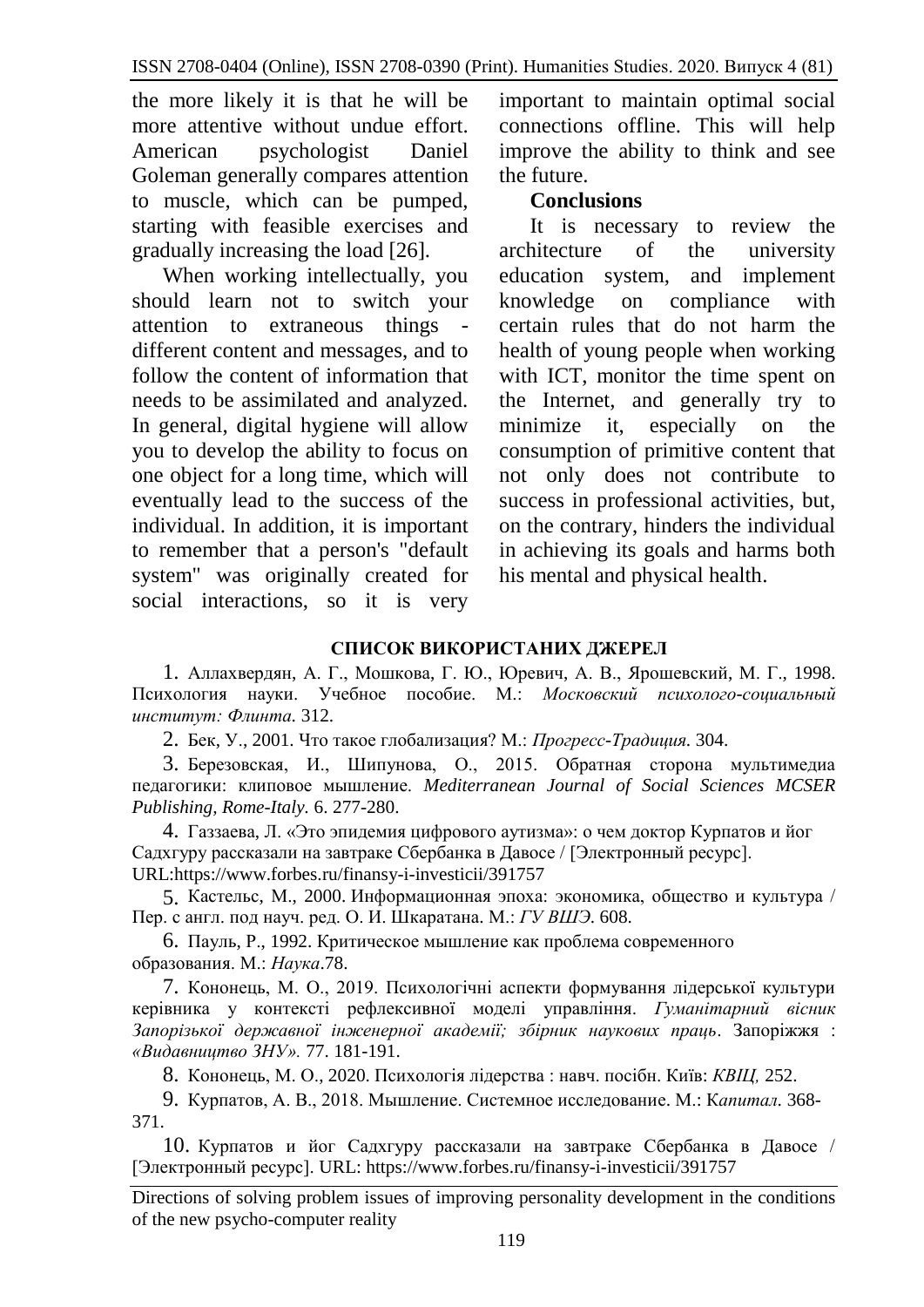11. Мы переживаем не только разделение на богатых и бедных, но и разделение на умных и глупых. На форуме в Давосе обсудили вызовы для нашего мозга // [Mindvalley,](https://www.mindvalleyrussian.com/blog/author/mindvalley) 2020 [Электронный ресурс]. URL: [https://www.mindvalleyrussian.com/blog/zhivi/my](https://www.mindvalleyrussian.com/blog/zhivi/my-perezhivaem-ne-tolko-razdelenie-na-bogatyh-i-bednyh-no-i-razdelenie-na-umnyh-i-glupyh-na-forume-v-davose-obsudili-vyzovy-dlya-nashego-mozga.html)[perezhivaem-ne-tolko-razdelenie-na-bogatyh-i-bednyh-no-i-razdelenie-na-umnyh-i-glupyh](https://www.mindvalleyrussian.com/blog/zhivi/my-perezhivaem-ne-tolko-razdelenie-na-bogatyh-i-bednyh-no-i-razdelenie-na-umnyh-i-glupyh-na-forume-v-davose-obsudili-vyzovy-dlya-nashego-mozga.html)[na-forume-v-davose-obsudili-vyzovy-dlya-nashego-mozga.html](https://www.mindvalleyrussian.com/blog/zhivi/my-perezhivaem-ne-tolko-razdelenie-na-bogatyh-i-bednyh-no-i-razdelenie-na-umnyh-i-glupyh-na-forume-v-davose-obsudili-vyzovy-dlya-nashego-mozga.html)

12. Пауль, Р., 1992. 3 Критическое мышление как проблема современного образования. М.: *Наука.*78.

<https://www.forbes.ru/finansy-i-investicii/391757>

13. Соснін, О. В., Кононець, М. О., 2019. Проблемні питання виховання інформаційно-комунікаційної стійкості молоді в умовах нової психо-комп'ютерної реальності. *Humanities Studies. Запоріжжя: ЗНУ*. 1 (78). 62-74

14. [Таиров,](https://www.forbes.ru/profile/rinat-tairov) P. Переходим от эры Гутенберга в эру Цукерберга: Греф назвал главную заботу мировых лидеров [https://www.forbes.ru/newsroom/obshchestvo/391769-perehodim-ot-ery](https://www.forbes.ru/newsroom/obshchestvo/391769-perehodim-ot-ery-gutenberga-v-eru-cukerberga-gref-nazval-glavnuyu-zabotu)[gutenberga-v-eru-cukerberga-gref-nazval-glavnuyu-zabotu](https://www.forbes.ru/newsroom/obshchestvo/391769-perehodim-ot-ery-gutenberga-v-eru-cukerberga-gref-nazval-glavnuyu-zabotu)

15. Трейси, Б., 2016. Достижение максимума: 12 принципов. М.: *Попурри.* 352 с.

16. Фачоне, П. Критическое мышление: отчет об экспертном консенсусе в отношении образовательного оценивания и обучения. Результаты исследований и рекомендации. [Электронный ресурс] URL: http://files.eric.ed.gov/ fulltext/ED315423.pdf.

17. Фачоне, П., Фачоне, Н. Критическое мышление на всю жизнь. [Электронный ресурс]URL: http://www.evolkov.net/critic. think/basics/delphi.report.html.

18. Фромм, Э., 1990. Бегство от свободы / пер. с англ. П. С. Гуревича. М.: *Прогресс.* 272.

19. Фрумкин, К. Г. Клиповое мышление и судьба линейного текста. Ineternum №1. [Электронный ресурс] URL : [http://nounivers.narod.ru/pub/kf\\_clip.htm.](http://nounivers.narod.ru/pub/kf_clip.htm)

20. Штанько, В. І., Бордюгова, Т. Г., 2012. Інформаційне суспільство: соціальнофілософські проблеми становлення: навч. посібник. Харків: *ХНУРЕ.* 172.

21. Attending to the present: mindfulness meditation reveals distinct neural modes of selfreference / Norman A. S. Farb, Zindel V. Segal, Helen Mayberg, Jim Bean, Deborah McKeon, Zainab Fatima, Adam K. Anderson Social Cognitive & Affective Neuroscience 2, no. 4 (2007) 313-222.

22. Brown, K. W., Ryan, R. M., Creswell, D. J., 2007. *Mindfulness Theoretical Foundationsand Evidence for Its Salutary Effects. Psychological Inquiry.* 18. 211-237.

23. Common blood flow changes across visual tasks: II. Decreases in cerebral cortex / Shulman G. L. , Fiez J. A. , Oorbetta M., Buckner R. L. , Miezin F. M. , Raichle M. E. , Petersen S. E.,1997. *Journal of Cognitive Neuroscience* . 9. 648-663

24. Face-to-face or facebook: can social connectedness be derived online?, 2013. / Rachel Grieve, Michaelle Indian, Kate Witteveen, G. Anne Tolan, Jessica Marrington. *Computers in human behavior.*

25. Facebook users more prone to developing eating disorders, study finds? 2011/ University of haifa [электронный ресурс] url: [https://www.sciencedaily.com/releases/2011/02/](https://www.sciencedaily.com/releases/2011/02/%20110207091754.htm) 110207091754.htm

26. Goleman, D., 2014. Focus: The Hidden Driver of Excellence / Daniel Coleman. - London: *Bloomsbury.* 320.

27. Help-giving and moral courage on the Internet, 2016 / Suna P. Kinnunen, Marjaana Lindeman, Markku Verkasalo. Journal of Psychosocial Research on Cyberspace.

28. Kent, L. Norman Cyberpsychology: An Introduction to Human-Computer Interaction. 2008. 553. [Электронный ресурс] [URL:https:/books.google.com.ua/books?id=Vy8oDgAAQBAJ&pg=PA5&hl=ru&source^gbs](https://books.google.com.ua/books?id=Vy8oDgAAQBAJ&pg=PA5&hl=ru&source%5egbs_toc_r&cad%5e3r¥v%5eonepage&q&fMalse) [\\_toc\\_r&cad^3r¥v^onepage&q&fMalse](https://books.google.com.ua/books?id=Vy8oDgAAQBAJ&pg=PA5&hl=ru&source%5egbs_toc_r&cad%5e3r¥v%5eonepage&q&fMalse)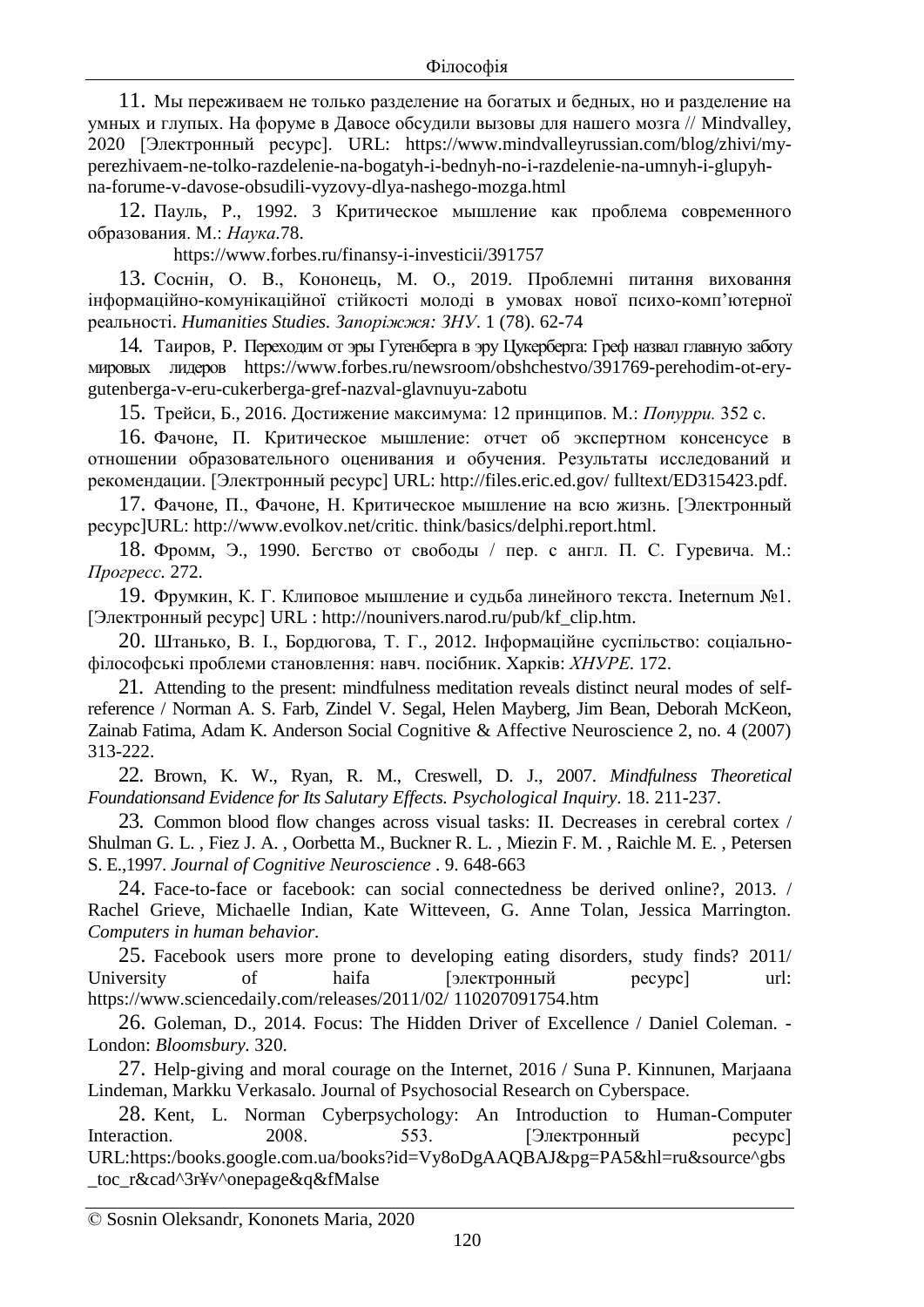29. The Mindful Way through Depression, 2012 / J.Teasdale, M. Williams, Z. Segal, J. Kabat-Zinn. NY: *The Guilford Press.*177.

30. Резанова, Наталия, 2018. Инновация как фактор социального развития в условиях информационного общества. In: *Міжнародна науково-практична конференція «Теоретичні і практичні засади еволюції від інформаційного суспільства до «суспільства знань» і до smart-суспільства: виклики і можливості четвертої промислової революції».* 117-120.

31. Рєзанова, Наталія, 2018. Впровадження парадигми smart-освіти як детермінанти переходу до smart-суспільства. In: *Міжнародна науково-практична конференція «Теоретичні і практичні засади еволюції від інформаційного суспільства до «суспільства знань» і до smart-суспільства: виклики і можливості четвертої промислової революції»*. 75-78.

#### **REFERENCES**

1. Allahverdyan, A. G., Moshkova, G. YU., YUrevich A. V., YAroshevskij M. G., 1998. Psihologiya nauki. Uchebnoe posobie. M.: Moskovskij psihologo-social'nyj institut: Flinta. 312.

2. Bek U., 2001.CHto takoe globalizaciya? M.: *Progress-Tradiciya.* 304s.

3. Berezovskaya I., SHipunova O., 2015. Obratnaya storona mul'timedia pedagogiki: klipovoe myshlenie. *Mediterranean Journal of Social Sciences MCSER Publishing*, Rome-Italy. Vol. 6, no. 6. 277-280.

4. Gazzaeva, L. «Eto epidemiya cifrovogo autizma»: o chem doktor Kurpatov i jog Sadhguru rasskazali na zavtrake Sberbanka v Davose / [Elektronnyj resurs]. URL:https://www.forbes.ru/finansy-i-investicii/391757

5. Kastel's M., 2000. Informacionnaya epoha: ekonomika, obshchestvo i kul'tura / Per. s angl. pod nauch. red. O. I. SHkaratana. M.: GU VSHE. 608.

6. Paul' R., 1992. Kriticheskoe myshlenie kak problema sovremennogo obrazovaniya. M.: *Nauka*.78.

7. Kononec', M. O., 2019. Psihologіchnі aspekti formuvannya lіders'koї kul'turi kerіvnika u kontekstі refleksivnoї modelі upravlіnnya. *Gumanіtarnij vіsnik Zaporіz'koї derzhavnoї іnzhenernoї akademії; zbіrnik naukovih prac'.* Zaporіzhzhya : *«Vidavnictvo ZNU».* 77. 181-191.

8. Kononec' M. O., 2020. Psihologіya lіderstva : navch. posіbn.Kiїv: *KVІC.* 252.

9. Kurpatov A. V., 2018. Myshlenie. Sistemnoe issledovanie. M.: Kapital, 368-371.

10. Kurpatov i jog Sadhguru rasskazali na zavtrake Sberbanka v Davose / [Elektronnyj resurs]. URL: https://www.forbes.ru/finansy-i-investicii/391757

11. My perezhivaem ne tol'ko razdelenie na bogatyh i bednyh, no i razdelenie na umnyh i glupyh, 2020. Na forume v Davose obsudili vyzovy dlya nashego mozga. Mindvalley.[Elektronnyj resurs]. URL: https://www.mindvalleyrussian.com/blog/zhivi/myperezhivaem-ne-tolko-razdelenie-na-bogatyh-i-bednyh-no-i-razdelenie-na-umnyh-i-glupyhna-forume-v-davose-obsudili-vyzovy-dlya-nashego-mozga.html

12. Paul' R., 1992. 3 Kriticheskoe myshlenie kak problema sovremennogo obrazovaniya. M.: *Nauka,* 1992. 78. https://www.forbes.ru/finansy-i-investicii/391757

13. Sosnіn O. V., Kononec' M. O., 2019. Problemnі pitannya vihovannya іnformacіjnokomunіkacіjnoї stіjkostі molodі v umovah novoї psiho-komp'yuternoї real'nostі. *Humanities Studies. Zaporіzhzhya: ZNU*. 1 (78). 62-74

14. Tairov P. Perekhodim ot ery Gutenberga v eru Cukerberga: Gref nazval glavnuyu zabotu mirovyh liderov https://www.forbes.ru/newsroom/obshchestvo/391769-perehodim-otery-gutenberga-v-eru-cukerberga-gref-nazval-glavnuyu-zabotu

15. Trejsi, B., 2016. Dostizhenie maksimuma: 12 principov. M.: *Popurri.* 352.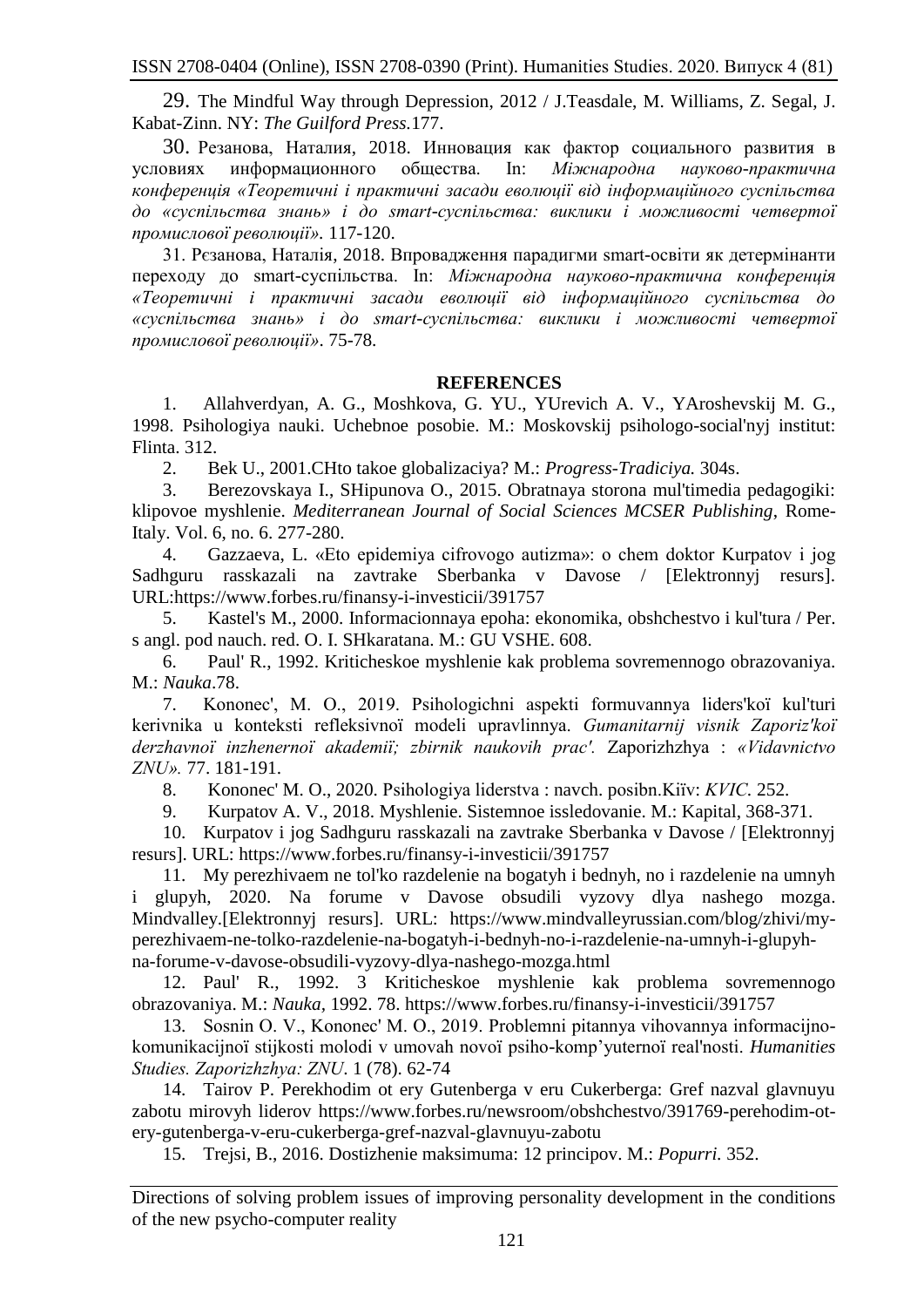16. Fachone P. Kriticheskoe myshlenie: otchet ob ekspertnom konsensuse v otnoshenii obrazovatel'nogo ocenivaniya i obucheniya. Rezul'taty issledovanij i rekomendacii. [Elektronnyj resurs] URL: http://files.eric.ed.gov/ fulltext/ED315423.pdf.

17. Fachone P., Fachone N. Kriticheskoe myshlenie na vsyu zhizn'. [Elektronnyj resurs]URL: http://www.evolkov.net/critic. think/basics/delphi.report.html.

18. Fromm E., 1990. Begstvo ot svobody / per. s angl. P. S. Gurevicha. M.: *Progress.* 272.

19. Frumkin K. G. Klipovoe myshlenie i sud'ba linejnogo teksta. Ineternum №1. [Elektronnyj resurs] URL : http://nounivers.narod.ru/pub/kf\_clip.htm.

20. SHtan'ko V. І., Bordyugova T. G., 2012. Іnformacіjne suspіl'stvo: socіal'nofіlosofs'kі problemi stanovlennya: navch. Posіbnik. Harkіv: *HNURE.* 172.

21. Attending to the present, 2007: mindfulness meditation reveals distinct neural modes of self-reference / Norman A. S. Farb, Zindel V. Segal, Helen Mayberg, Jim Bean, Deborah McKeon, Zainab Fatima, Adam K. Anderson Social Cognitive & Affective Neuroscience 2. 4. 313-222.

22. Brown, K. W., Ryan, R. M., Creswell, D. J., 2007. Mindfulness Theoretical Foundationsand Evidence for Its Salutary Effects. *Psychological Inquiry*. 18. 211-237.

23. Common blood flow changes across visual tasks, 1997: II. Decreases in cerebral cortex / Shulman G. L. , Fiez J. A. , Oorbetta M., Buckner R. L. , Miezin F. M. , Raichle M. E. , Petersen S. E. *Journal of Cognitive Neuroscience*. 9. 648-663

24. Face-to-face or Facebook, 2013: Can social connectedness be derived online? / Rachel Grieve, Michaelle Indian, Kate Witteveen, G. Anne Tolan, Jessica Marrington. *Computers in Human Behavior.*

25. Facebook users more prone to developing eating disorders, study finds // University of Haifa [Elektronnyj resurs] URL: https://www.sciencedaily.com/releases/2011/02/ 110207091754.htm

26. Goleman D., 2014. Focus: The Hidden Driver of Excellence / Daniel Coleman. London: *Bloomsbury.* 320.

27. Help-giving and moral courage on the Internet, 2016 / Suna P. Kinnunen, Marjaana Lindeman, Markku Verkasalo. *Journal of Psychosocial Research on Cyberspace*.

28. Kent L., 2008. Norman Cyberpsychology: *An Introduction to Human-Computer Interaction*. 2008. 553. [Elektronnyj resurs]

URL:https:/books.google.com.ua/books?id=Vy8oDgAAQBAJ&pg=PA5&hl=ru&source^ gbs\_toc\_r&cad^3r¥v^onepage&q&fMalse

29. The Mindful Way through Depression, 2012 / J.Teasdale, M. Williams, Z. Segal, J. Kabat-Zinn. NY: *The Guilford Press.*

30. Rezanova, Natalyia, 2018. Ynnovatsyia kak faktor sotsyalnoho razvytyia v uslovyiakh ynformatsyonnoho obshchestva. In: *Mizhnarodna naukovo-praktychna konferentsiia «Teoretychni i praktychni zasady evoliutsii vid informatsiinoho suspilstva do «suspilstva znan» i do smart-suspilstva: vyklyky i mozhlyvosti chetvertoi promyslovoi revoliutsii*». 117- 120.

31. Riezanova, Nataliia, 2018. Vprovadzhennia paradyhmy smart-osvity yak determinanty perekhodu do smart-suspilstva. In: *Mizhnarodna naukovo-praktychna konferentsiia «Teoretychni i praktychni zasady evoliutsii vid informatsiinoho suspilstva do «suspilstva znan» i do smart-suspilstva: vyklyky i mozhlyvosti chetvertoi promyslovoi revoliutsii»*. 75-78.

**СОСНИН, А. В.** – доктор политических наук, профессор, Заслуженный деятель науки и техники Украины, академик Украинской академии политических наук (Киев, Украина)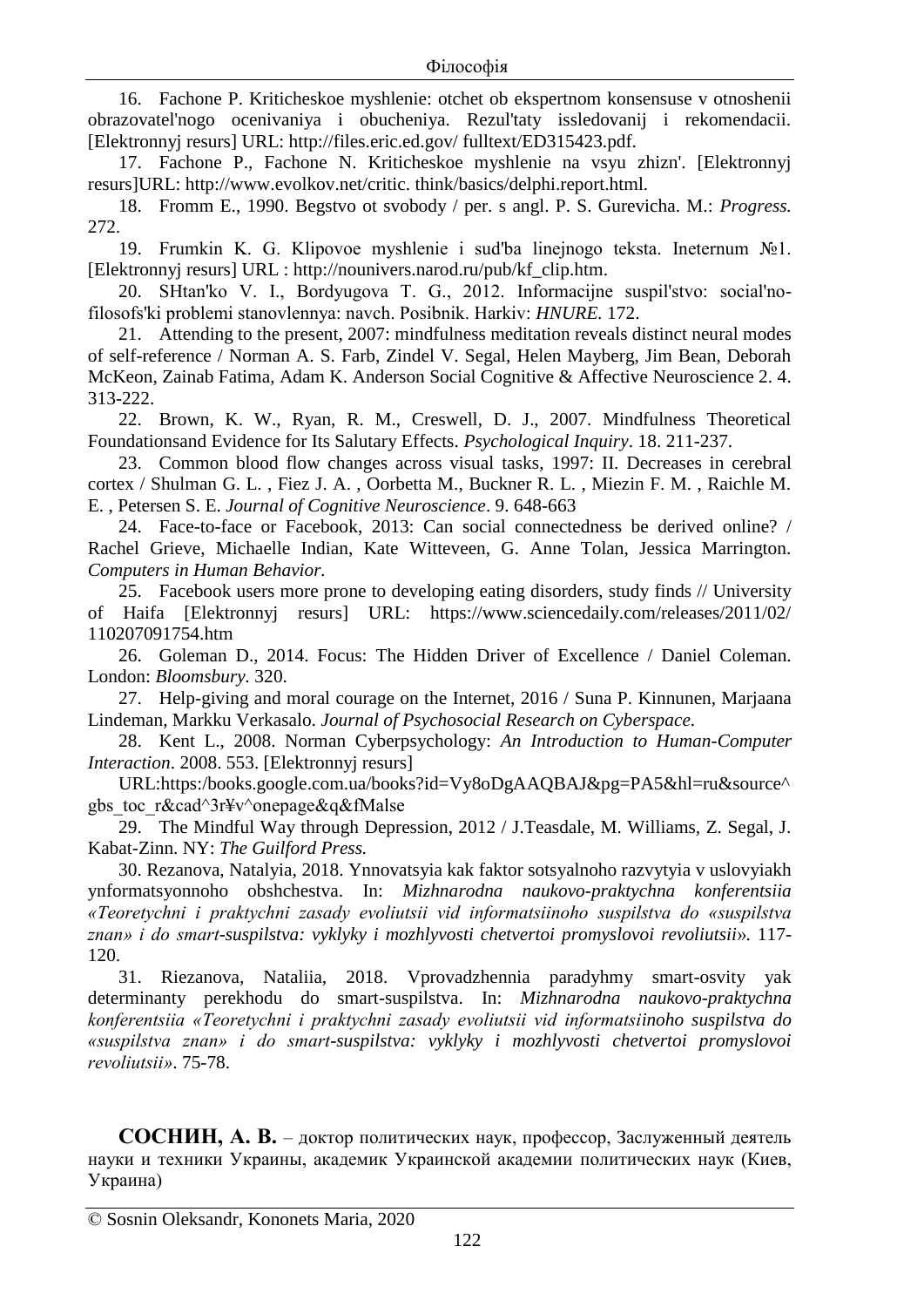**E-mail:** [alvas.sosnin@gmail.com](mailto:alvas.sosnin@gmail.com) **ORCID iD:** <https://orcid.org/> : 0000-0003-4188-0887

**КОНОНЕЦ, М. А.** – кандидат психологических наук, доцент, доцент кафедры психологии и педагогики, Национальный технический университет Украины «Киевский политехнический институт» (Киев, Украина)

**Е-maіl:** [kononets.maria@gmail.com](mailto:kononets.maria@gmail.com)

**ORCID iD:** [https://orcid.org/:](https://orcid.org/) 0000-0001-9303-707X

## **ПРОБЛЕМНЫЕ ВОПРОСЫ УСОВЕРШЕНСТВОВАНИЯ РАЗВИТИЯ ЛИЧНОСТИ В УСЛОВИЯХ НОВОЙ ПСИХО-КОМПЬЮТЕРНОЇ РЕАЛЬНОСТИ И ПУТИ ИХ РЕШЕНИЯ**

**Аннотация. А**ктуальность исследования в том, что в условиях новой психокомпьютерной реальности человечество сталкивается с рядом опасностей, которые связаны с неправильным или неконтролируемым использованием информационнокоммуникационных технологий (ИКТ). Особенно это касается молодежи и, во-первых той, которая готовится стать элитой нации, учась в университетах. При таких условиях, знания относительно особенностей функционирования мозга человека и влияния на этот процесс ИКТ становятся исключительно важными, поскольку способствуют достижению успеха в деятельности, сохраняя психическое и физическое здоровье участников ученого процесса. Поэтому правильное использование ИКТ с профилактикой их негативных влияний на психическое и физическое здоровье молодежи становится крайне важной проблемой в организации учебновоспитательного процесса в университетах. Цель статьи - выявить проблемные вопросы совершенствования развития личности в условиях новой психо-компьютерной реальности и найти пути профилактики и преодоления негативных последствий применения ИКТ. Методология - использование методов анализа и синтеза, абстрагирования, исторического и логического, системного и структурного, что помогли синтезировать материал и осуществить целостную концепцию. Задание исследования: 1) выявить особенности влияния ИКТ на человека в условиях новой компьютерной информационно-коммуникационной реальности; 2) показать значение роли знаний гуманитарных наук в процессе учебы и воспитания молодые при использовании ИКТ с целью расширения ее мировоззрения и профилактики; 3) проанализировать проблемы искривления мировоззрения под воздействием манипулятивного внушения сверхвозможностей цифровых технологий; 4) раскрыть сущность клипового мышления как фактора альтернационной культуры восприятия информации; 5) выяснить развитие мозга как фактор формирования дистального виденья восприятия информации; 6) дать анализ киберпсихологии как науки о синергической комбинации на пересечении человеческой и компьютерной активности; 7) обосновать направления соблюдения цифровой гигиены как фактор психического и физического здоровья личности. **Результат исследования**. Выявлены проблемные вопросы совершенствования развития личности в условиях новой психо-компьютерной реальности, искривление мировоззрения под воздействием манипулятивного внушения сверхвозможностей цифровых технологий, клипового мышления как фактора альтернационной культуры восприятия информации; представлен анализ киберпсихологии как науки о синергической комбинации на пересечении человеческой и компьютерной активности и направлениях соблюдения цифровой гигиены как факторе психического и физического здоровья личности. Правильное использование ИКТ с профилактикой ее негативных влияний на психическое и физическое здоровье молодежи выступает в качестве важной проблемы в организации учебно-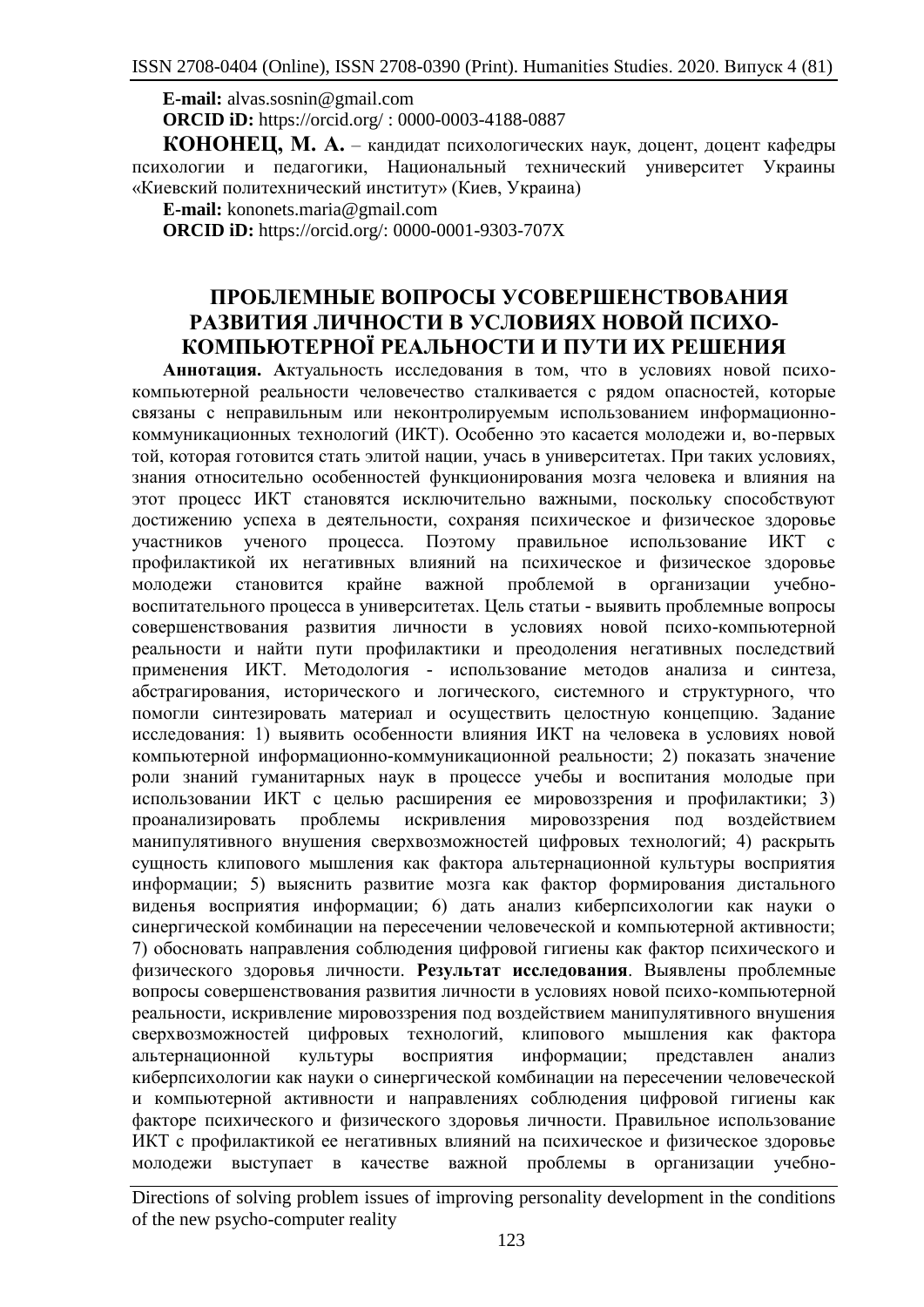воспитательных процессов, решение которых будет способствовать формированию целостности личности**.** 

**Ключевые слова:** компьютерная адикция, цифровой аутизм, клиповое мышление, профилактика негативных последствий применения ИКТ.

**СОСНІН, О. В.** – доктор політичних наук, професор, професор, заслужений діяч науки і техніки України, академік Української академії політичних наук (Київ, Україна) **E-mail:** [alvas.sosnin@gmail.com](mailto:alvas.sosnin@gmail.com)

**ORCID iD:** [https://orcid.org/0](https://orcid.org/)000-0003-4188-0887

**КОНОНЕЦЬ, М. О. –** кандидат психологічних наук, доцент, доцент кафедри психології і педагогіки, Національний технічний університет України «Київський політехнічний інститут» (Київ, Україна)

**Е-maіl:** [kononets.maria@gmail.com](mailto:kononets.maria@gmail.com)

**ORCID iD:** [https://orcid.org/:](https://orcid.org/) 0000-0001-9303-707X

### **ПРОБЛЕМНІ ПИТАННЯ ВДОСКОНАЛЕННЯ РОЗВИТКУ ОСОБИСТОСТІ В УМОВАХ НОВОЇ ПСИХО-КОМП**᾿**ЮТЕРНОЇ РЕАЛЬНОСТІ ТА ШЛЯХИ ЇХ ВИРІШЕННЯ**

**Анотація. Актуальність дослідження в тому, що** в умовах нової психокомп'ютерної реальності людство стикається з рядом небезпек, які пов'язані із неправильним або неконтрольованим використанням інформаційно-комунікаційних технологій (ІКТ). Особливо це стосується молоді й по-перше тієї, яка готується стати елітою нації, навчаючись в університетах. За таких умов, знання щодо особливостей функціонування мозку людини й впливу на цей процес ІКТ стають виключно важливими, оскільки сприяють досягненню успіху в діяльності, зберігаючи психічне та фізичне здоров'я учасників процесу навчання. Тому, правильне використання ІКТ із профілактикою їх негативних впливів на психічне та фізичне здоров'я молоді стає вкрай важливою проблемою в організації навчально-виховних процесів, які відбуваються в університетах. **Мета статті** – виявити проблемні питання вдосконалення розвитку особистості в умовах нової психо-комп'ютерної реальності та знайти шляхи профілактики й подолання негативних наслідків застосування ІКТ. Методологія – використання методів аналізу і синтезу, абстрагування, історичного і логічного, системного і структурного, що допомогли синтезувати матеріал та здійснити цілісну концепцію. **Завдання дослідження:** 1) виявити особливості впливу ІКТ на людину в умовах нової комп'ютерної інформаційно-комунікаційної реальності; 2) показати значення ролі знань гуманітарних наук у процесі навчання і виховання молоді при використанні ІКТ з метою розширення її світогляду і профілактики; 3) проаналізувати проблеми викривлення світогляду під впливом маніпулятивного навіювання надможливостей цифрових технологій; 4) розкрити сутність кліпового мислення як чинника альтернаційної культури сприйняття інформації; 5) з'ясувати розвиток мозку як чинник формування дистального бачення сприйняття інформації; 6) дати аналіз кіберпсихології як науки про синергетичну комбінацію на перетині людської і комп'ютерної активності; 7) обгрунтувати напрями дотримання цифрової гігієни як чинник психічного і фізичного здоров'я особистості. **Результат дослідження**. виявлено проблемні питання вдосконалення розвитку особистості в умовах нової психо-комп᾿ютерної реальності, викривлення світогляду під впливом маніпулятивного навіювання надможливостей цифрових технологій, кліпового мислення як чинника альтернаційної культури сприйняття інформації; представлено аналіз кіберпсихології як науки про синергетичну комбінацію на перетині людської і комп'ютерної активності та напрями дотримання цифрової гігієни як чинник